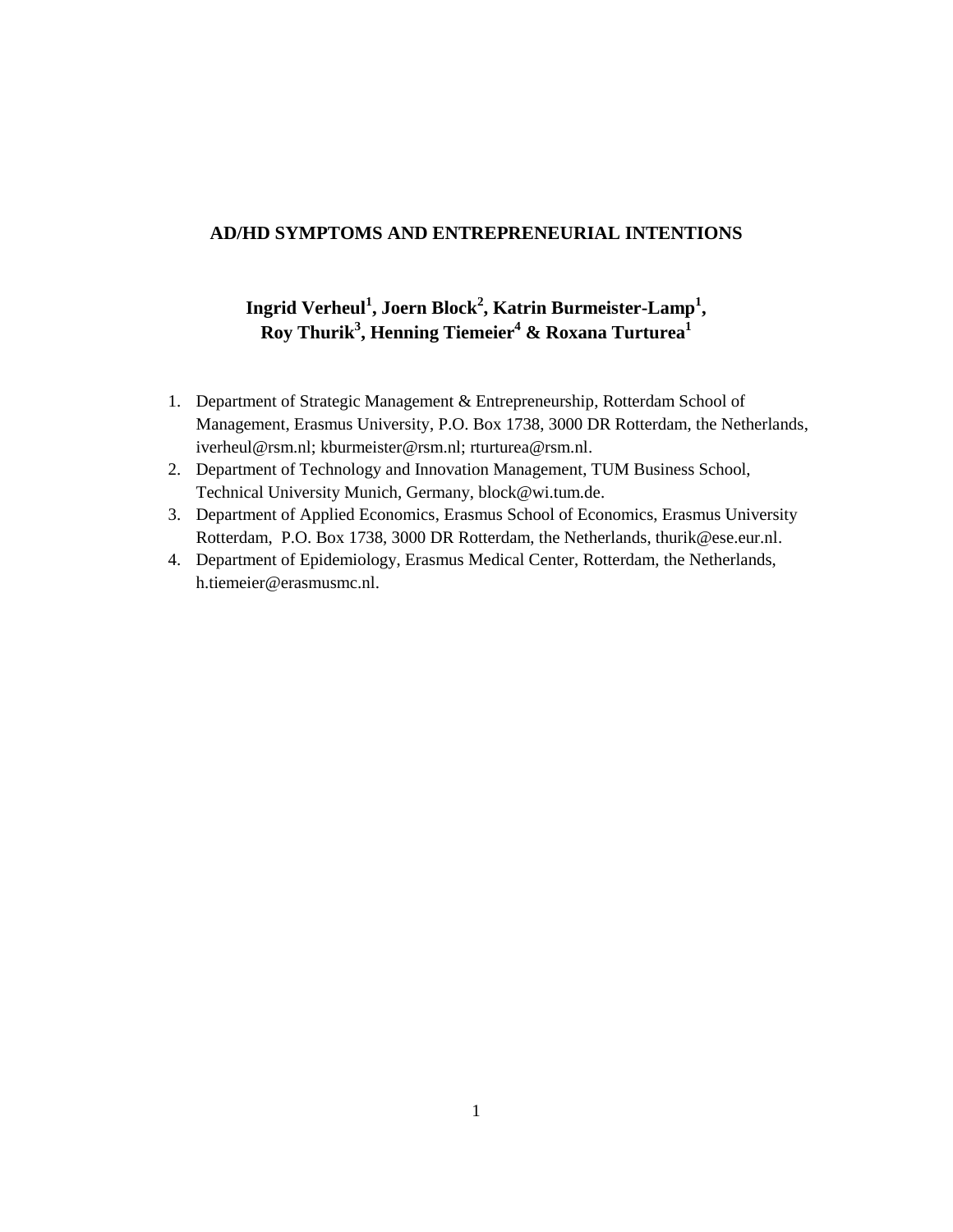## **INTRODUCTION**

Despite the high social and economic costs of AD/HD (de Graaf et al., 2008; Birnbaum et al., 2005; Matza et al., 2005), there is still limited research into its consequences for occupational choice and performance. Yet, AD/HD symptoms have been related to a dysfunctional career choice process and anxiety when committing to a career decision (Painter et al., 2008). 'On the job', people who display symptoms of AD/HD, often experience difficulties of conforming and fitting in with co-workers. They frequently report problems with verbal impulsiveness as they tend to blurt out their thoughts or opinions without first carefully considering the consequences (Hartmann, 2002, p. 29). While they sometimes function well in high school and university, adults with AD/HD symptoms experience more workplace difficulties, require more time off work, and show substandard performance (Nadeau, 2005; de Graaf et al., 2008). Even when equipped with higher levels of intelligence, few of them are found in higher-ranked occupational positions (De Graaf et al., 2008). Not only are symptoms of AD/HD more prevalent in lowerlevel occupations, they are also more widespread among unemployed than employed individuals (Kessler et al., 2005).

At the same time, there is considerable attention, in particular in the popular press, for the 'virtues' of AD/HD. Here it is asserted that people who report symptoms of AD/HD function well, or even above average, in different areas (e.g., work, private life, school) due to the development of mechanisms to cope with their weaknesses and/or the ability to exploit their strengths (Hartmann, 2002). These individuals exhibit several 'resilience factors' such as goal orientation, persistence in achieving their goals, and the aim to keep control over their lives. They typically choose a career in which the work environment and job requirements are aligned with their symptoms (Gerber, 2001). Empirical evidence shows that many entrepreneurs, including successful role models, such as Donald Trump and Oprah Winfrey, display AD/HD symptoms. Indeed, many of these symptoms show resemblance to entrepreneurial characteristics, including the need for independence, creativity, risk taking, strong intrinsic motivation and action orientation (Kirby and Honeywood, 2007; Hartmann, 2002). AD/HD indicators have also been connected with entrepreneurial outcomes. Manuzza et al. (1993) reports that adult men with AD/HD symptoms are up to four times more likely to run their own business than those without such symptoms. Assuming that they are better 'leaders' than 'followers', higher educated young adults with AD/HD may be better off in self-employment than in wage-employment (Toner et al., 2006).

Combined with the increasing importance of entrepreneurship and innovation for maintaining the economic welfare of modern societies, the proposed link between AD/HD and entrepreneurship intentions suggests that, at least under the right circumstances, symptoms of AD/HD can be seen as a blessing rather than as a curse. Moreover, given that current research has emphasized general occupational outcomes and has not systematically examined entrepreneurial careers of adults with AD/HD symptoms, it is worthwhile to investigate the extent to which young adults who display such symptoms have entrepreneurial intentions, and how their intention can be turned into (successful) entrepreneurial action. In this study we examine the entrepreneurial intentions of students in higher education. Not only are these students an under-researched group in the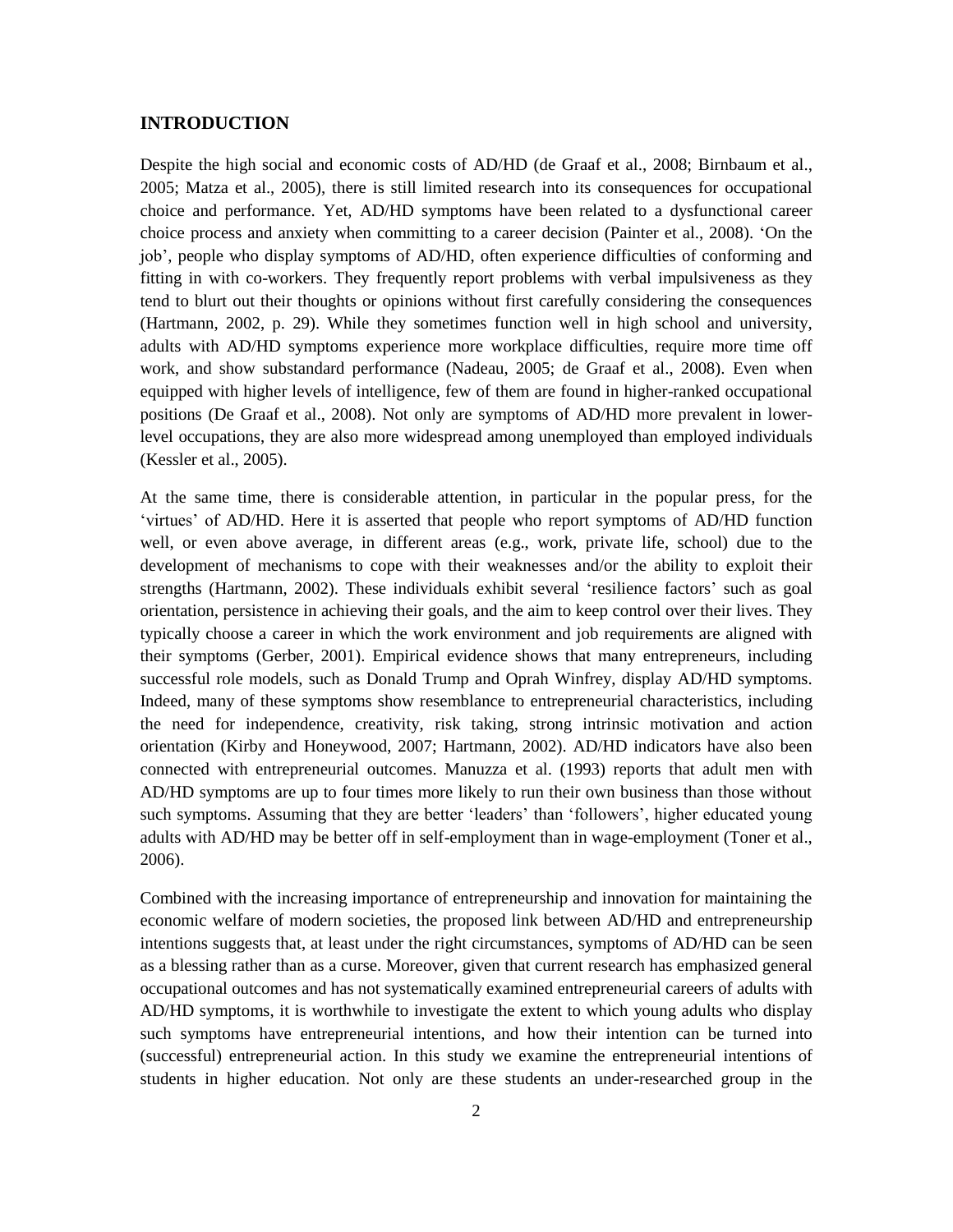AD/HD literature (Gropper and Tannock, 2009, p.575), they also resemble entrepreneurs in terms of their relative underperformance within formal education. There are abundant examples of college drop-outs who successfully started an entrepreneurial career. Therefore, and in line with Kirby and Honeywood (2007, p.81), we assume that students with symptoms of AD/HD are "a potential source of entrepreneurial talent".

The aim of the present study is to empirically assess the relationship between AD/HD symptoms and entrepreneurial intentions in a large sample of students in higher education. More specifically, we examine the underlying motives for students' future career choice that might drive this relationship. To our knowledge this study presents the first attempt to systematically and empirically investigate the 'black box' linking a neurobehavioral developmental disorder,  $AD/HD - classified by the APA (2000)<sup>1</sup> – to enterpreneurship.$ 

The remainder of this study is structured as follows. In the next section we will discuss the relationship between AD/HD symptoms, entrepreneurial intentions, and the role of career motives in the decision to become entrepreneur. In the method section, we present our sample and variables. Subsequently, we elaborate on the results and conclude.

## **THEORY AND HYPOTHESES**

#### **AD/HD Symptoms and Entrepreneurial Intentions**

Most of what is known about the consequences of AD/HD symptoms is derived from research with children (Young, 2000). Yet, the symptoms are reported to persist into adulthood in 30 to 70 percent of cases (Mannuzza et al., 1998). Research shows that adults with AD/HD symptoms have difficulty adjusting to, and meeting with, the requirements of a regular work environment (Barkley and Murphy, 2010). A wide spectrum of related symptoms has been reported that could hamper the functioning in a regular wage job, including acting before thinking, short attention span, lack of persistence when facing routine tasks, lack of memory, and limited decision-making capacity. These 'deficiencies' stem from inhibitions in the executive functions: working memory, self-regulation of affect-motivation-arousal, internalization of speech, and reconstitution (Barkley, 1997).

The persistence of such 'deficiencies', even among adults who are diagnosed and receive treatment, often translates into lower socioeconomic conditions (Weiss and Murray, 2003). Adults with AD/HD symptoms are found less often among professionals (e.g., doctors, lawyers, educators) and more often among the unemployed (Kessler et al., 2005), or in lower-ranked occupational positions (de Graaf et al., 2008; Mannuzza et al., 1997; Wyld, 1997). Their underrepresentation in more promising and higher-ranked positions may be related to the increased intensity and complexity of responsibilities at higher organizational levels, where the symptoms of AD/HD become more challenging (Nadeau, 2005). Yet, these lower-level positions tend to be characterized by tasks that are repetitive or that lack stimulation. And this is precisely

l

<sup>&</sup>lt;sup>1</sup> In the DSM IV, Diagnostic and Statistical Manual of Mental Disorders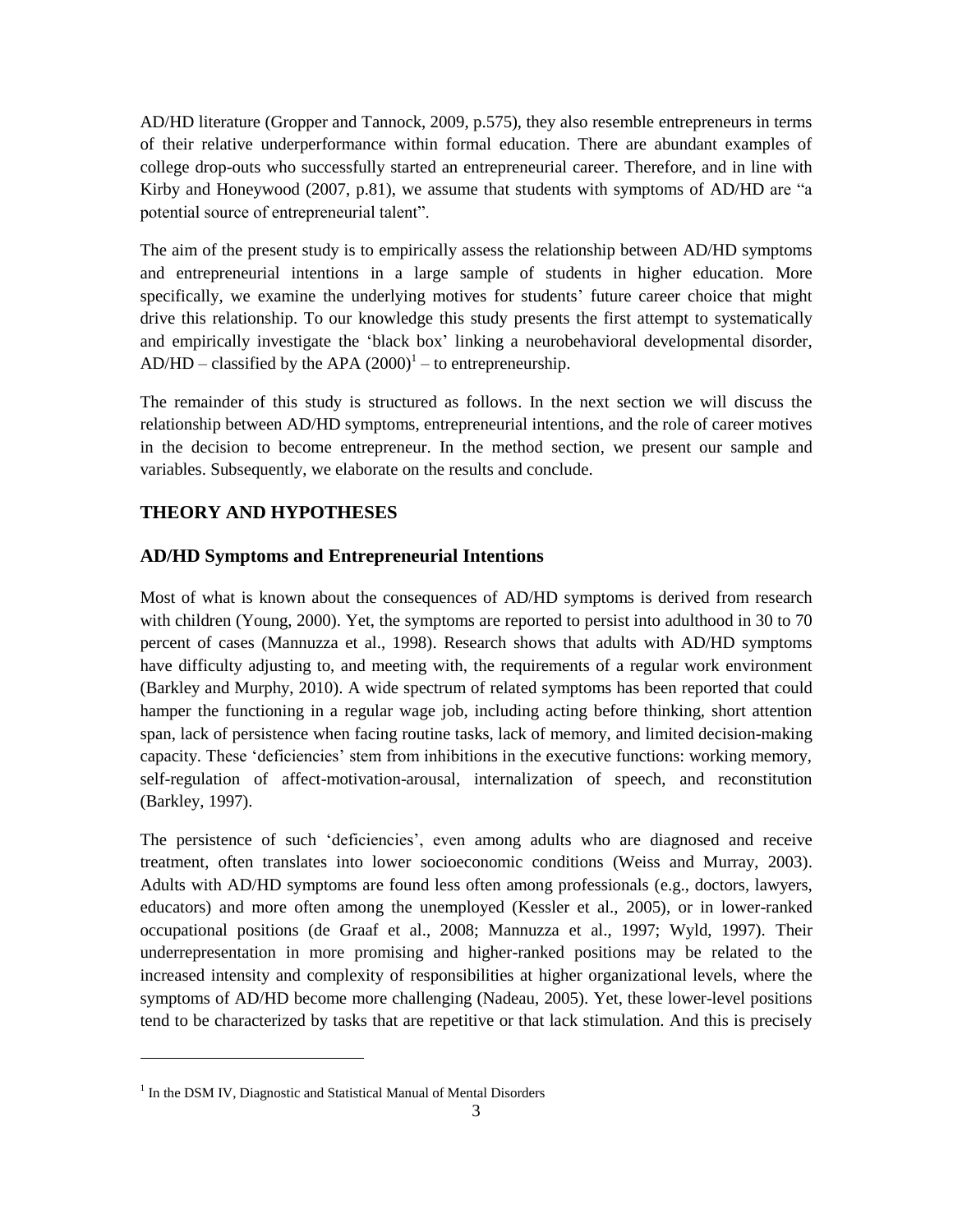the type of work that individuals with AD/HD symptoms are reluctant to fulfill. According to the APA (2000, p.86): "*symptoms typically worsen in situations that require sustained attention or mental effort or that lack intrinsic appeal or novelty*". Ironically, many adults who display symptoms of AD/HD find themselves in 'less suitable' highly structured work environments. Even though they would benefit from close supervision<sup>2</sup>, at the same time this can easily lead to conflicts with their direct supervisors. The poor fit with their work environment may also explain the relatively high incidence of sick leaves, reported underperformance, multiple job changes, and the higher preference for part-time work among adults with AD/HD (Wyld, 1997).

The hyperactive symptoms of AD/HD fit relatively well with working in a highly dynamic and challenging environment. In such settings individuals with AD/HD are even found to perform better than others (Wyld, 1997). The inattentiveness symptoms of AD/HD, reflected in forgetfulness about appointments, procrastination and distractibility, would call for a flexible environment (Carroll and Ponterotto, 1998), where adults who display such symptoms can work at their own pace. Because entrepreneurship is often perceived as challenging, dynamic, lacking routines and allowing for flexible working hours, starting up and running a company may provide a fruitful occupational opportunity for (young) adults with AD/HD. This may be particularly true for students in higher education who tend to value their independence and qualify for higher positions in business.

Entrepreneurship does not only seem to 'fit' people with AD/HD symptoms because of a preferred and suitable work environment, but an entrepreneurial career also requires specific skills and characteristics, such as creativity, risk tolerance, action orientation, resilience and adaptability, which are often present in adults with AD/HD. For example, several studies show that individuals with symptoms of AD/HD exhibit relatively high levels of creativity (Kirby and Honeywood, 2007; White and Shah, 2011), an indispensable ingredient for opportunity *recognition* and/or opportunity *creation* via innovation (Amabile et al., 1996; Ardichvili et al., 2003; Ward, 2004). Furthermore, it is suggested that adults with AD/HD symptoms display a greater ability to 'bounce back' by continually assessing, reassessing and adapting to changing or stressful situations, which is typical for entrepreneurship (Young, 2005). AD/HD symptoms have also been linked with risk perception, decision-making under uncertain conditions and risk taking behavior (Toplak et al., 2005; Bechara et al., 1997; Mäntylä et al., 2012).

Since entrepreneurship appears to offer adults with AD/HD symptoms a working environment that is compatible with their symptoms and where they can exploit their strengths, we expect that they perceive entrepreneurship as their preferred (*desirable*) occupational choice. In addition, because the specific skills that adults with AD/HD symptoms possess (e.g., creativity, adaptability, risk tolerance) closely resemble entrepreneurial traits, they will perceive the pursuit of an entrepreneurial career as more *feasible* compared to other career choices. Perceived desirability and feasibility are the main drivers of entrepreneurial intentions (Ajzen, 1991;

l

<sup>2</sup> According to the APA (2000, p. 86/7): "*Signs of the disorder may be minimal or absent when the person is receiving frequent rewards for appropriate behavior, is under close supervision, is in a novel setting, is engaged in especially interesting activities, or is in a one-to-one situation*".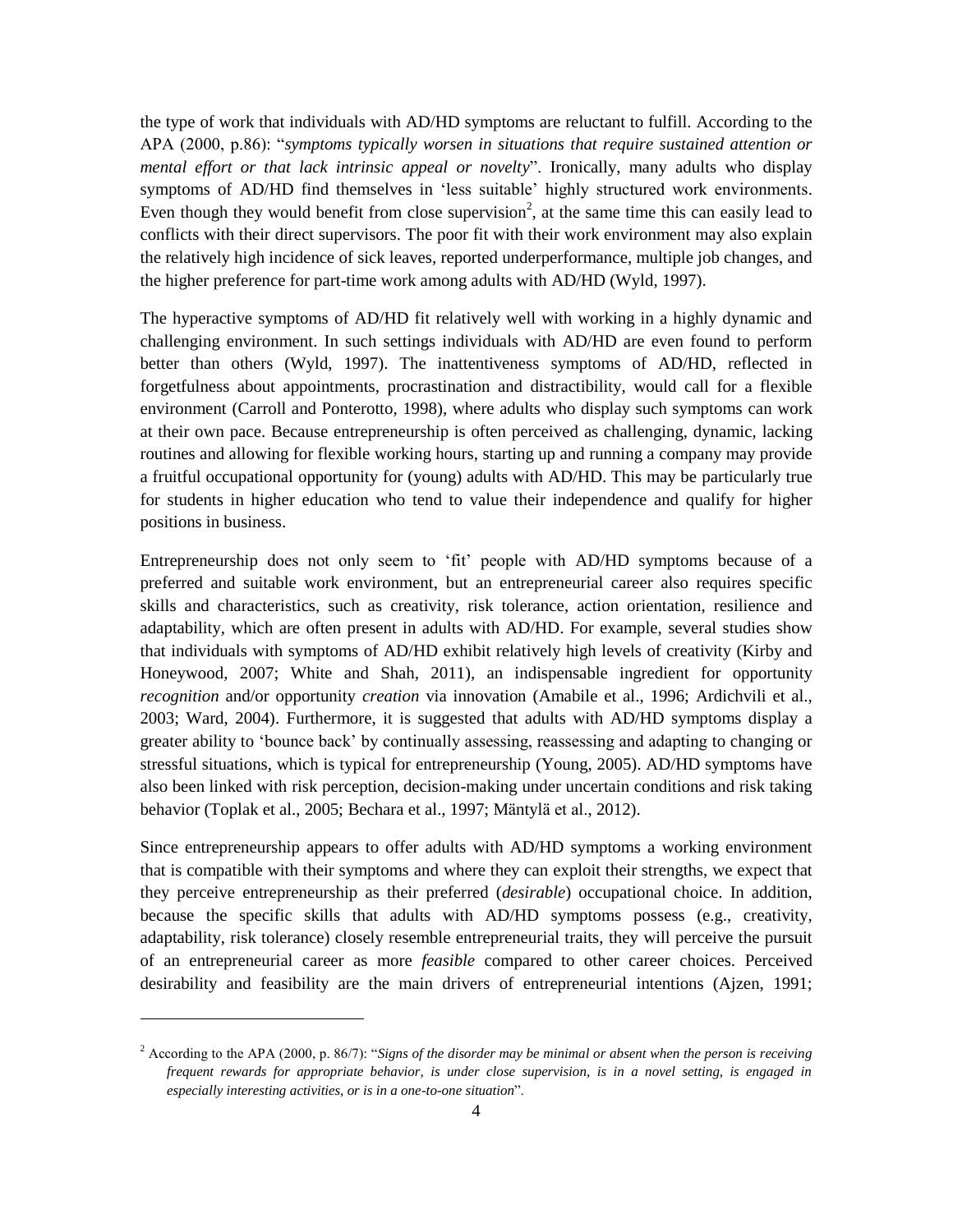Krueger et al., 2000; Shapero and Sokol, 1982). Based on the aforementioned, we hypothesize the following:

*H1: Students with AD/HD symptoms are more likely to have entrepreneurial intentions than students without such symptoms.*

#### **AD/HD Symptoms, Career Motives, and Entrepreneurial Intentions**

Understanding the formation of entrepreneurial intentions is essential in creating more insight into actual entrepreneurial behavior (Krueger et al., 2000). Previous studies indicate that individual attitudes towards entrepreneurship<sup>3</sup> are important for understanding the choice for an entrepreneurial career (Krueger and Carsrud, 1993; Krueger, 1993; Robinson et al., 1991; Kolvereid and Isaken, 2006). Shane et al. (2003, p. 258) also propose that human motivation is an essential ingredient of the entrepreneurial process. Douglas and Shepherd (1999) argue that the entrepreneurial career decision is based on a maximization of the anticipated utility derived from entrepreneurship versus that of other career options. They model the entrepreneurship decision as depending on the sum of five main sources of utility including income, work effort, risk, independence and other working conditions<sup>4</sup>. In a similar vein, Carter et al.  $(2003)$  propose six categories of career reasons of nascent entrepreneurs; innovation, independence, control and flexibility, status, recognition, following a role model, financial success, and self-realization<sup>5</sup>.

In the present study, we examine to what extent and how (under)graduate students who report symptoms of AD/HD differ from the average student population in terms of their preferred work attributes and how this influences their entrepreneurial intentions. More specifically, we test whether two salient motives for an entrepreneurial career  $-$  independence and innovation<sup>6</sup>  $$ mediate the relationship between AD/HD and entrepreneurial intentions.

#### *Independence motive*

l

Adults with AD/HD symptoms have problems adjusting and meeting the requirements of a regular work environment because they experience difficulties dealing with repetitive or boring tasks and with authority (Barkley and Murphy, 2010). Although they would benefit from close supervision, many of them appear to run into relationship problems with their direct supervisors, in particular when they are required to work on non-challenging and repetitive tasks for longer periods of time (Mannuzza et al., 1993). Due to their impulsive nature, they sometimes just blur out their thoughts before carefully thinking through the consequences, thereby offending their

 $3$  This is based on Aizen's (1991) Theory of Planned Behavior. Shapero and Sokol (1982) refer to 'desirability'.

<sup>4</sup> Douglas and Shepherd (2002) find empirical evidence that individuals take into account risk, independence and income when weighing alternative career options.

 $<sup>5</sup>$  The factors making up these six career reasons accounted for about seventy per cent of the variance (Carter et al.,</sup> 2003). However, when comparing nascent entrepreneurs and non-entrepreneurs, Carter et al. (2003) only find significant differences regarding roles and recognition, scored lower by entrepreneurs.

<sup>&</sup>lt;sup>6</sup> When investigating the career choice intentions of students with a family business background, Zellweger et al. (2011) also takes into account these two motives.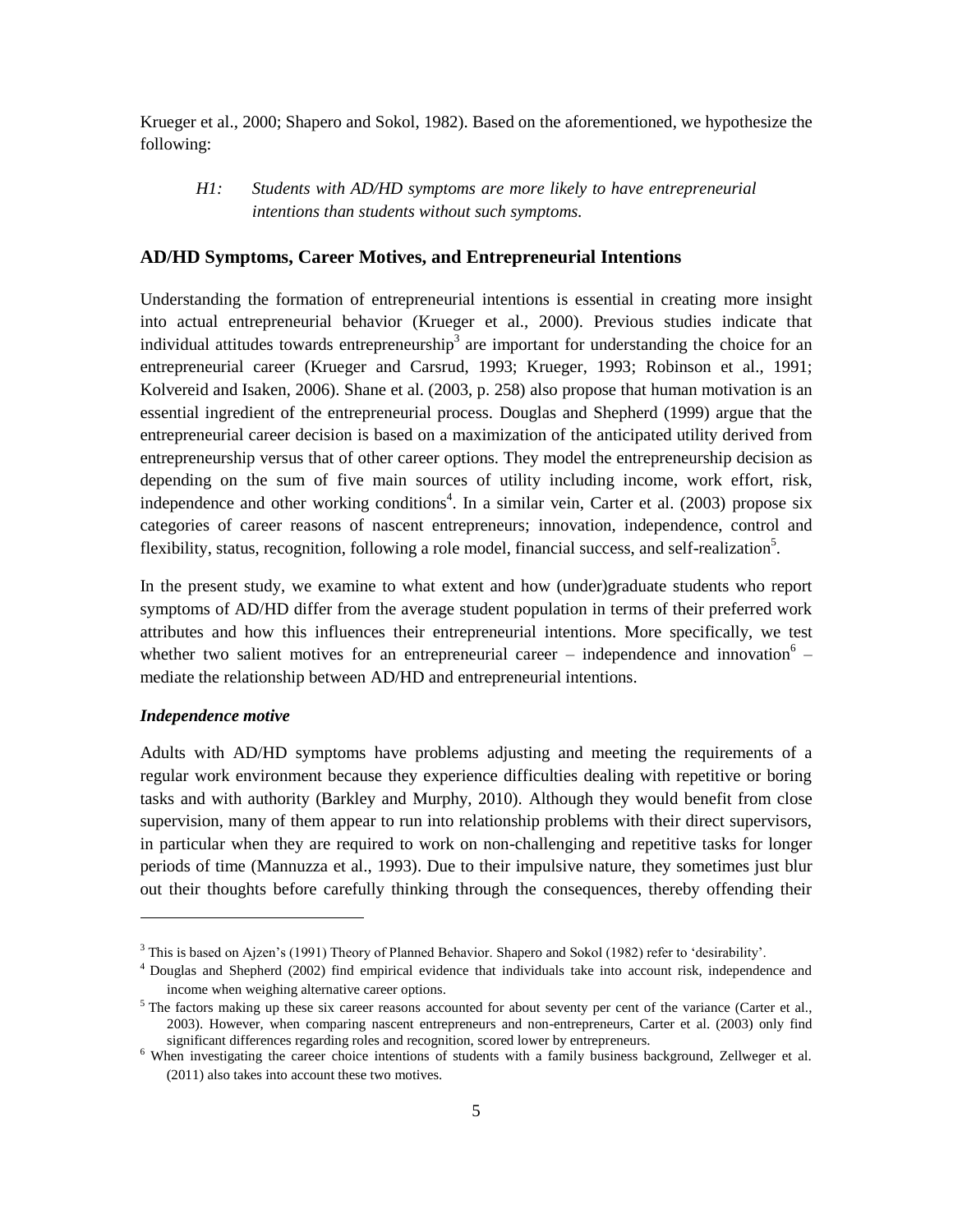supervisors. As a result, it can be expected that adults with symptoms of AD/HD prefer to work in an environment where they have a lot of freedom and in which they do not frequently have to report to someone higher in the hierarchy.

At the same time, this desire for freedom has been reported as a universal reason for new venture creation, i.e., one that is stable across countries and gender (Shane et al., 1991). Kolvereid (1996) shows that independence is the most cited pull factor for preferring entrepreneurship over wage employment. According to Hartmann (2002), the strong sense of individualism, high creativity, and the ability to be a self-starter are recurring themes in the lives of AD/HD adults, and this makes them more likely to start their own companies than their non-AD/HD peers.

Taking into account that adults with AD/HD symptoms perform best whey work independently in their own pace and that independence is one of the main motives for pursuing an entrepreneurial career, we formulate the following set of hypotheses:

| $H2$ :  | The independence motive mediates the relationship between AD/HD<br>symptoms and entrepreneurial intentions of students. |
|---------|-------------------------------------------------------------------------------------------------------------------------|
| $H2a$ : | Students with AD/HD symptoms value independence as a career motive<br>higher than students without such symptoms.       |
| $H2b$ : | High valuation of independence as a career motive is positively related<br>to entrepreneurial intentions.               |

#### *Innovation motive*

Adults with symptoms of AD/HD are easily distracted when fulfilling "boring, repetitive" tasks and tend to perform better when they work in novel settings or engage in activities that particularly interest them (APA, 2000, p.86/7). They look for challenging projects and dynamic environments that can keep them motivated, which means that they are often involved in new and innovative activities. White and Shah (2011) find that adults with AD/HD symptoms have a higher preference for idea generation and a lower preference for problem clarification and idea development. This drive for innovation is fuelled by a high level of creativity. Kirby and Honeywood (2007, p.86) demonstrate that students with AD/HD symptoms are more likely to have a preference for right-brain learning (instead of left-brain learning), which is at the heart of creative processes. Other studies, such as Weiss (1997) also show evidence of the exceptional creativity and unconstrained thinking ability of people who display symptoms of AD/HD.

Since Schumpeter's *Theory of Economic Development*, first published in 1911, innovation has been central to entrepreneurship. Schumpeter (1911, 1939) characterized the entrepreneur as someone who is 'mentally free', who enjoys to create and change, and is not afraid to show deviant behavior when pursuing something new. Carland et al. (1984) proposed innovation, and the preference for creating activity, as the critical factor distinguishing between entrepreneurs and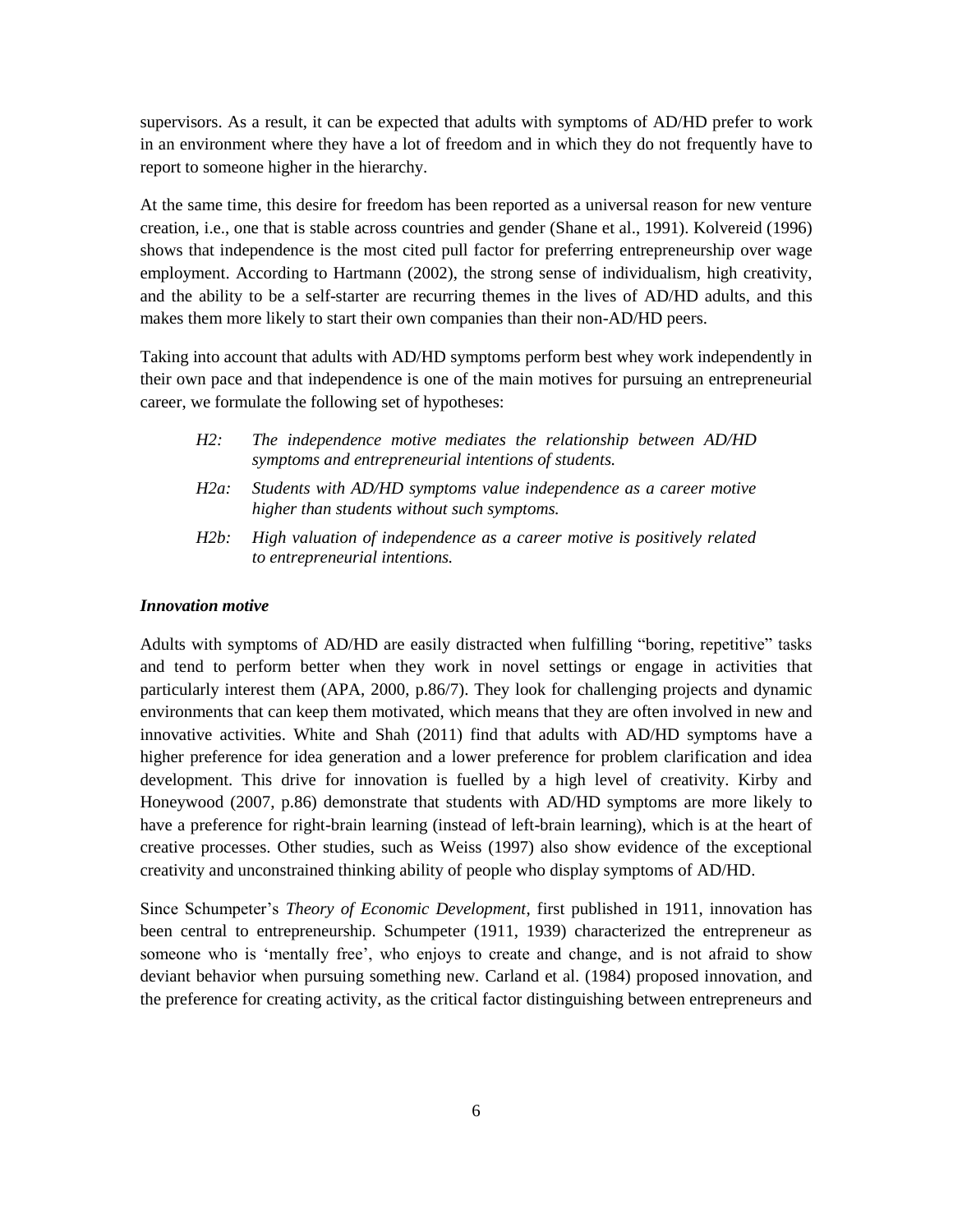non-entrepreneurs (i.e., managers and small business owners). Generally, innovation is reported as a common motive for pursuing an entrepreneurial career (Carter et al. 2003; Cassar, 2007;  $)^7$ .

Taking into account that adults with symptoms of AD/HD are motivated to work on challenging innovative projects and that innovation is central to our understanding of entrepreneurship, we propose the following hypothesis:

- *H3: The innovation motive mediates the relationship between AD/HD symptoms and entrepreneurial intentions of students.*
- *H3a: Students with AD/HD symptoms value innovation as a career motive higher than students without such symptoms.*
- *H3b: High valuation of innovation as a career motive is positively related to entrepreneurial intentions.*

# **METHODOLOGY**

#### **Data Collection**

 $\overline{a}$ 

To test our hypotheses we use a data set originating from the Global University Entrepreneurial Spirit Student's Survey (GUESSS) conducted in 2011. This international research consortium examines the career aspirations and entrepreneurial intentions of students in higher education. The GUESSS consortium was founded by the Swiss Research Institute of Small Business and Entrepreneurship at the University of St. Gallen (KMU-HSG) in 2003 as the International Survey on Collegiate Entrepreneurship (ISCE) and was renamed GUESSS in 2008.

For the purposes of this study we rely on data collected among students in higher education of different study fields and at different levels (e.g., undergraduate, graduate) in the Netherlands.<sup>8</sup> An online (identification-based) questionnaire was distributed by institutional representatives at 14 Universities and 27 Schools of Applied Science between March and June 2011, reaching more than 300,000 students. One month after the initial mailing the educational institutions were requested to send out a reminder to their students. To motivate students to participate in the online survey two I-pads 2.0 were allotted among the participants who completed the survey.

The final response rate for the Netherlands amounts to approximately 7.4 percent<sup>9</sup>, which is a bit higher than the GUESSS country average (Sieger et al., 2011). This is an acceptable response rate given that only one reminder was sent out and that several institutes decided not to send a direct mail to the students, but instead distributed the link to the online questionnaire in a newsletter or

<sup>&</sup>lt;sup>7</sup> Considering the widely acknowledged role of innovation in venture performance (Heunks, 1998), innovation seems to be an antecedent for both starting and running a successful venture.

 $8$  For a detailed description of the GUESSS project visit www.guesssurvey.org.

<sup>9</sup> For the calculation of this response rate educational institutions with no systematic data collection and/or those reporting less than twenty respondents have been excluded. Note that in the analysis these observations are combined, together with the exchange students, in a separate dummy: 'other educational institutions' (N=247).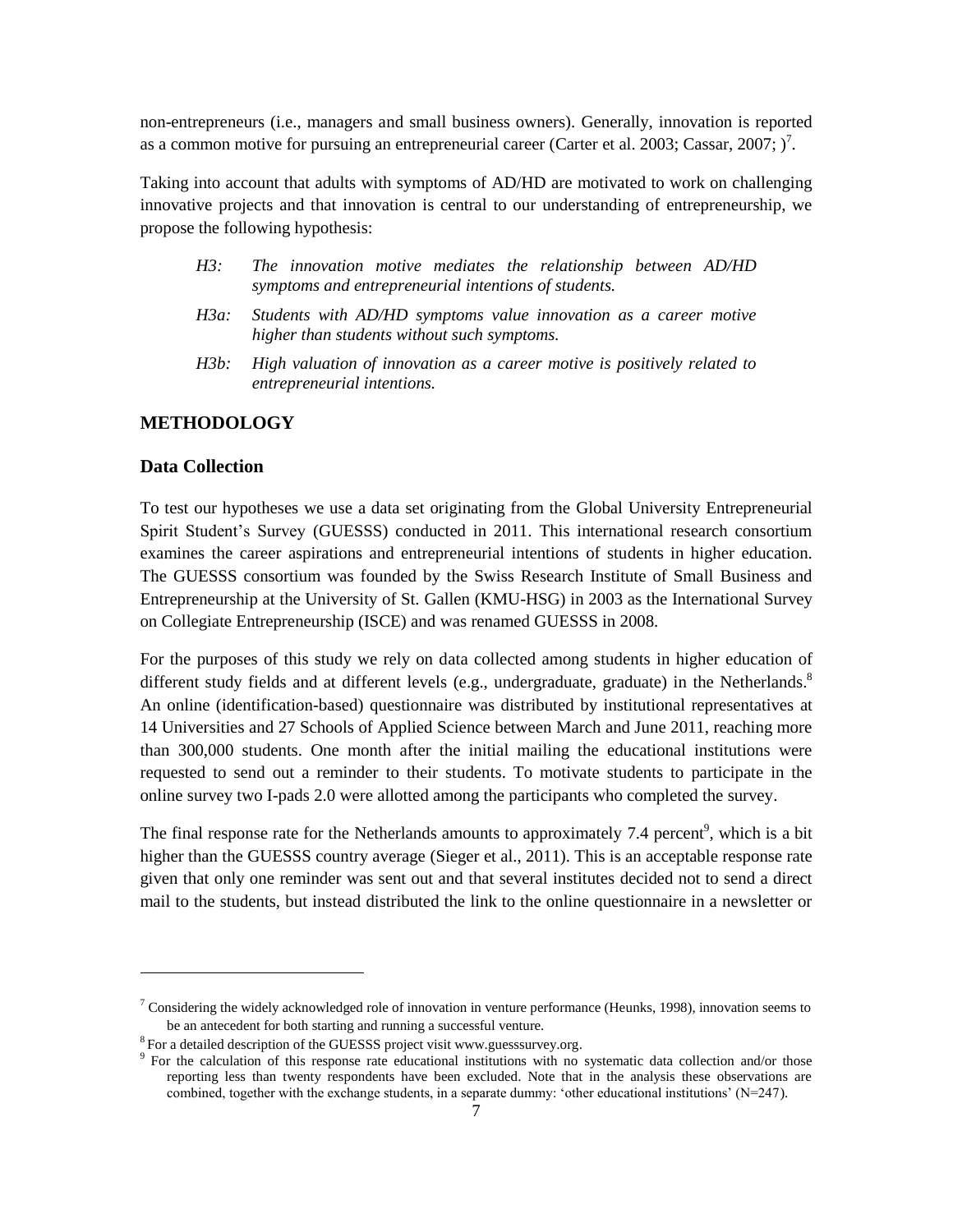via the Intranet. This drastically reduced response rates for these institutions<sup>10</sup>. Table A1 in the Appendix presents the participating educational institutes in the Dutch GUESSS survey. For our analysis we only included individuals who responded to all items that were relevant for our study. Our final sample consists of 12,863 respondents.

#### **Measurements**

To measure entrepreneurial intentions students were asked the following question: "*Which career path do you intend to pursue right after completion of your studies?*" Respondents could choose only one option of the following answer categories: (1) as an employee; (2) as a founder; (3) as a successor; (4) other<sup>11</sup>. A dummy variable is created where prospective founders and successors were coded '1' (i.e., entrepreneurial intentions), and prospective wage employees and the ones without a clear profession in mind were labeled '0' (i.e., no entrepreneurial intentions). In accordance with Zellweger et al. (2011) we note that because our data set consists of students who have not yet started their professional career, we can take a prospective view rather than a retrospective one, the latter which frequently suffers from survivor bias.

To measure AD/HD symptoms we make use of the World Health Organization (WHO) AD/HD self-report scale (ASRS-6). This screener is based on a selection of 6 out of the 18 DSM-IV criterion A symptoms of AD/HD (Kessler et al., 2005).

Students were asked to: "Check the response that best describes how you have felt and conducted yourself over the past 6 months". There were five response categories: 1=never; 2=rarely; 3=sometimes; 4=often; 5=very often. Responses were required for the following 6 statements:

- 1) How often do you have trouble wrapping up the final details of a project, once the challenging parts have been done?
- 2) How often do you have difficulty getting things in order when you have to do a task that requires organization?
- 3) How often do you have problems remembering appointments or obligations?
- 4) When you have a task that requires a lot of thought, how often do you avoid or delay getting started?
- 5) How often do you fidget or squirm with your hands or feet when you have to sit down for a long time?
- 6) How often do you feel overly active and compelled to do things, like you were driven by a motor?

According to Kessler et al. (2005) this AD/HD screener outperforms the (unweighted) 18 question ASRS in sensitivity, specificity, and total classification accuracy. Furthermore, Kessler et al. (2007, p.52) argue that: "The brevity and ability to discriminate DSM-IV cases from non-

l

 $10$  Four institutes posted the questionnaire on the Intranet, leading to response rates of less than one percent. One institution decided to put the link to the questionnaire in a newsletter that was sent to the students, which led to a reasonable response rate of about four percent.

<sup>&</sup>lt;sup>11</sup> No professional career in mind (e.g., travelling, family).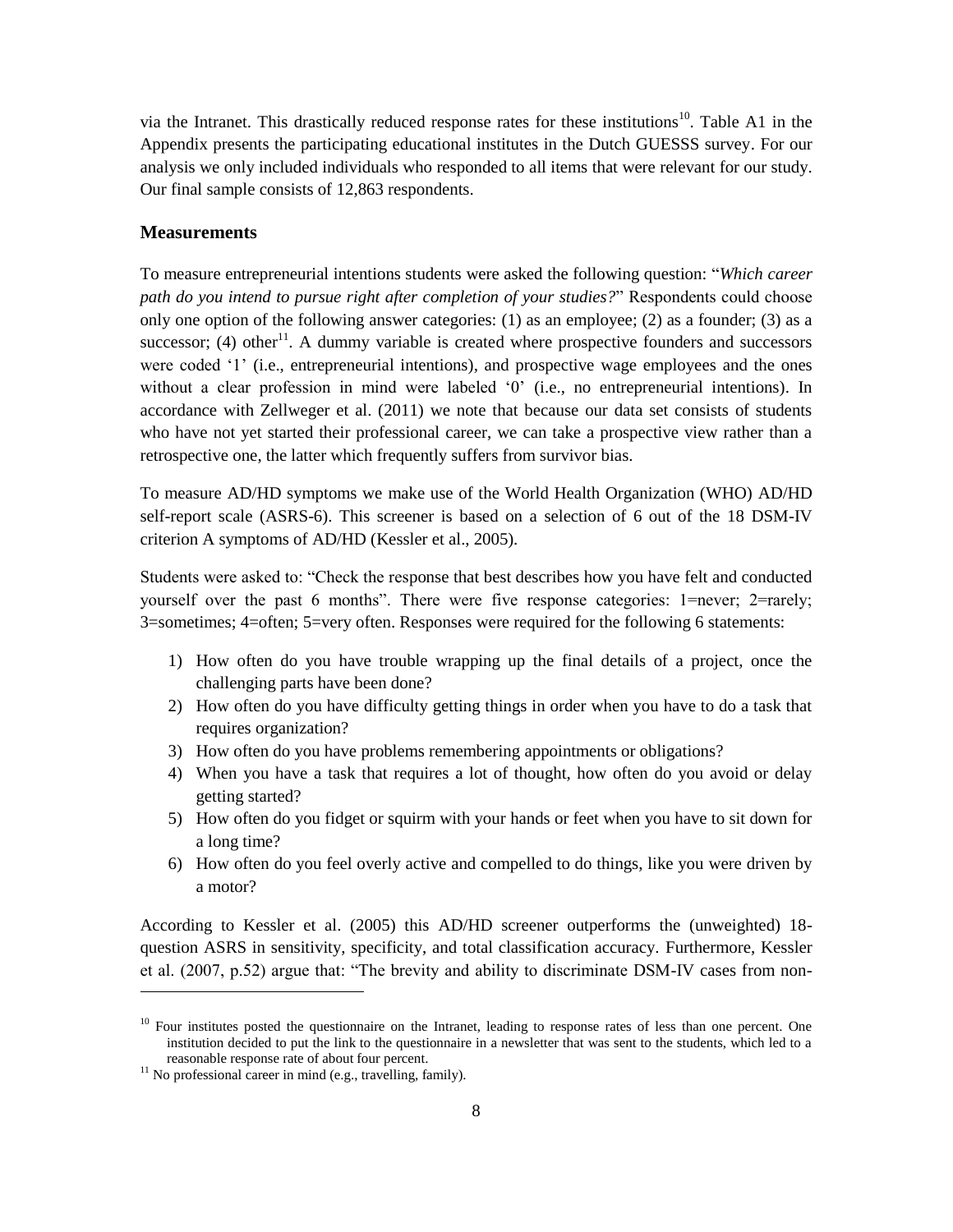cases make the six-question ASRS attractive for use both in community epidemiological survey and in clinical outreach and case-finding initiatives". Matza et al. (2011) also reports a good testretest reliability of the ASRS.

According to Hesse (2012) the ASRS-6 measures the two latent factors: attention deficit and hyperactivity, suggesting that the measure is clearly two-dimensional and a distinction can be made between two types of AD/HD.

The career motives have been measured by asking respondents the following question: "*How important are the following motives for your future work and career path?*" on a seven-point Likert scale ranging from 1 (very unimportant) to 7 (very important).

The variable 'Independence motive' is calculated as the average score on the following career motives: 'Get a greater flexibility for my personal life' and 'be my own boss' (Cronbach alpha is 0.52). The variable 'Innovation motive' is calculated as the average score on the motives: 'Be innovative, at the forefront of technology' and 'Develop an idea for a product' (Cronach alpha is 0.76).

## **RESULTS**

Table 1 shows means, stand deviations and correlations for our measure.

-------INSERT TABLE 1 ABOUT HERE ---------

To test our first hypothesis H1, which says that students with AD/HD symptoms have higher entrepreneurial intentions than students without such symptoms, we used hierarchical multiple regressions. Control variables such as career motives, socio-demographics, antecedents of planned behavior and study related factors were entered at Step 1 (Model M1 in Table 2) and our measure of AD/HD symptoms was entered at Step 2 (Model M2 in Table 2) of the regression equation. As shown in Model M2 in Table 2, we found that AD/HD symptoms are positively associated with entrepreneurial intentions, supporting our first hypothesis H1 ( $\beta = 0.15$ ;  $p <$ 0.01). In other words, students who report AD/HD symptoms have significantly higher intentions to start their own business than their peers without these symptoms.

---------------INSERT TABLE 2 ABOUT HERE -------------------

To test H2 (a and b) and H3 (a and b), we followed Kenny, Kashy, and Bolger (1998) as well as Baron and Kenny (1986) who suggest four steps to test for mediation. Given that our mediators (independence motive and innovation motive) are correlated, we test their mediating effects separately. The results of the mediation analysis are reported in Table 3.

The first condition for mediation was satisfied because the independent variable (AD/HD symptoms) is significantly related to the dependent variable entrepreneurial intentions (Model M1 in Table 3:  $\beta = 0.175$ ;  $p < 0.01$ ). The second condition for mediation requires that the independent variable (AD/HD symptoms) is significantly related to the mediator (independence motive and innovation motive). As shown in Models M2 and M3 of Table 3, this condition is met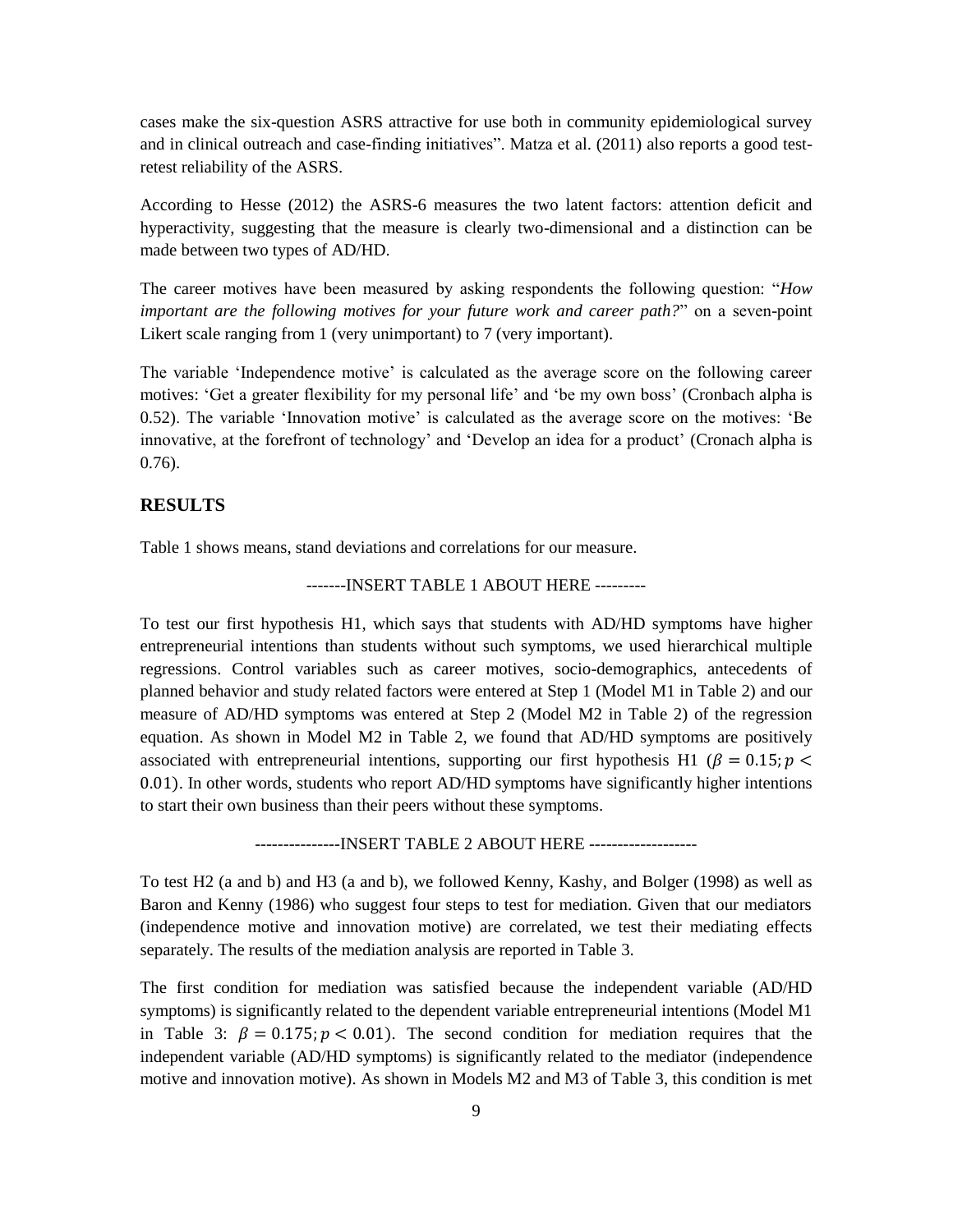both for independence motive (H2a;  $\beta = 0.077$ ;  $p < 0.01$ ) and innovation motive (H3a;  $\beta =$  $0.128$ ;  $p < 0.01$ ). Hence, we accept H2a and H2b.

With respect to the third condition, both independence motive (H2b) and innovation motive (H3b) are positively related to entrepreneurial intentions after controlling for AD/HD symptoms (Model M4 in Table 3:  $\beta = 0.251$ ;  $p < 0.01$  and M5 in Table 3:  $\beta = 0.052$ ;  $p < 0.01$ ). Hence, our findings confirm H2b and H3b. However, since AD/HD symptoms are still significantly related to entrepreneurial intentions (Model M4 in Table 3:  $\beta = 0.156$ ;  $p < 0.01$  and Model M5 in Table 3:  $\beta = 0.170$ ;  $p < 0.01$ ) the fourth condition for complete mediation is not met. Instead, we find that both independence and innovation motive partially mediate the relationship between AD/HD and entrepreneurial intentions. In other words, both independence motive and innovation motive partially explain the positive relationship between AD/HD symptoms and students' entrepreneurial intentions.

------------------------INSERT TABLE 3 ABOUT HERE --------------

#### **DISCUSSION AND CONCLUSION**

The aim of this paper was to investigate the career intentions and motives of students with AD/HD related symptoms. Specifically, we compared students with AD/HD related symptoms with students without such symptoms based on their entrepreneurial intentions. Furthermore we tested whether the independence and innovation as career motives mediate the relationship between AD/HD symptoms and entrepreneurial intentions. This study makes several contributions.

First, our study contributes to the occupational choice literature by exploring the career motives of a distinct group of individuals, students with AD/HD related symptoms. We showed that students with AD/HD symptoms value independence and innovation as career motives higher than students without such symptoms. This is particularly important considering that adults with AD/HD often have difficulties committing to a career decision (Painter et al., 2008), and exhibit a substandard performance when they finally do (Nadeau, 2005). Our findings imply that adults with AD/HD should analyze what motivates them in their (future) profession and that these motives may offer guidance when making an occupational choice.

Moreover, our paper adds to the literature on entrepreneurial intentions by showing how symptoms associated with AD/HD relate to entrepreneurial intentions. We found that AD/HD symptoms have a positive effect on entrepreneurial intentions, even after controlling for potential mediators. This finding is perhaps surprising considering that adults with AD/HD are often found in lower ranked occupational positions where the complexity of responsibility is low (de Graaf et al., 2008; Manuzza et al., 1997; Wyld, 1997) and that they typically benefit from close supervision (APA, 2000, p.87/7). However, the fact that an entrepreneurial career does not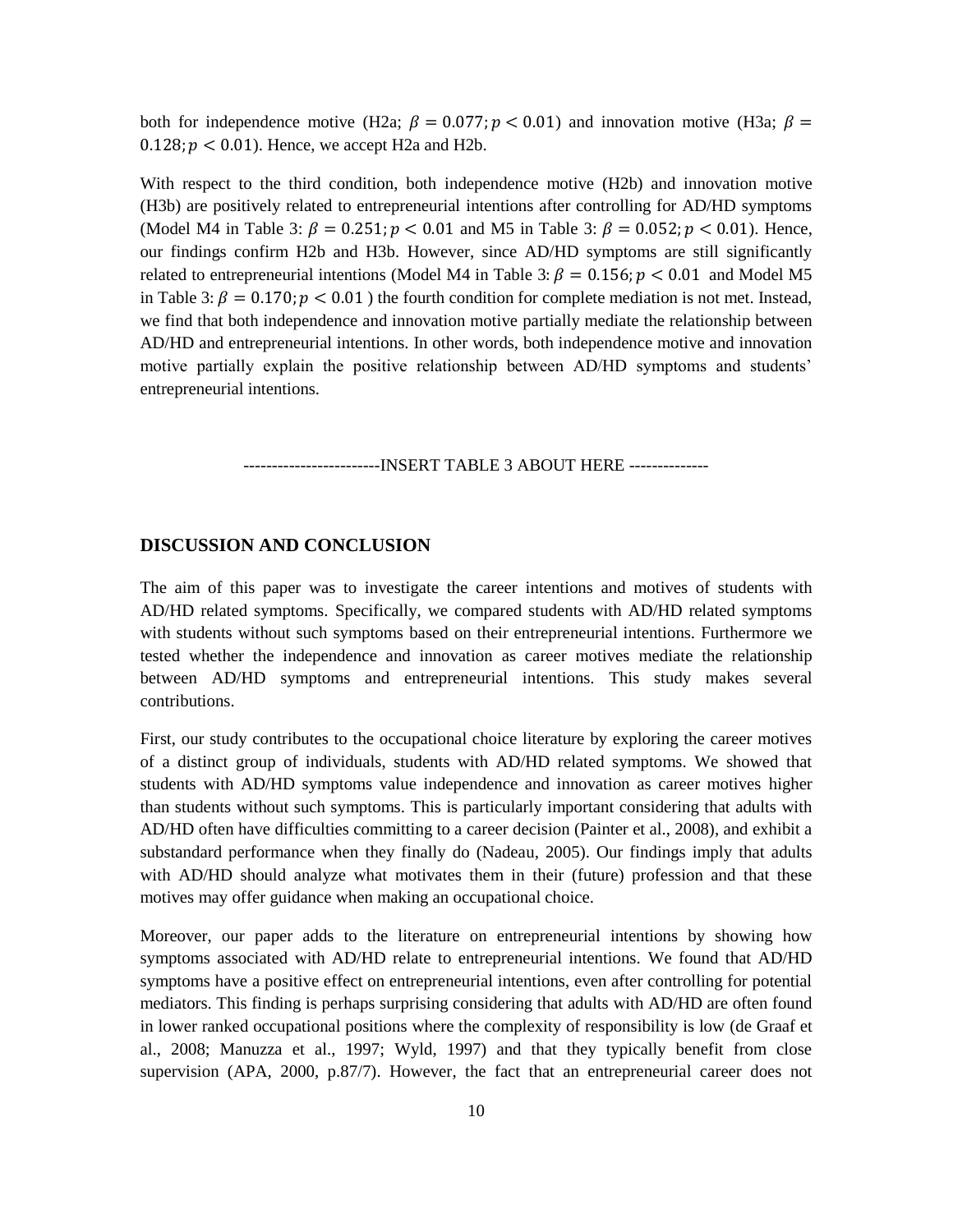involve any of the above, suggests that the increased responsibility and lack of supervision are not barriers for adults with AD/HD symptoms when pursuing an entrepreneurial career. This is in line with the AD/HD literature that implies that adults with AD/HD develop coping mechanisms to overcome their weaknesses and exploit their strengths (Gerber, 2001).

Our findings also confirm that adults with AD/HD are better 'leaders' than 'followers' (Toner et al., 2006) because they value careers with a high degree of independence implying informal supervision or no supervision at all. Similarly, adults with AD/HD symptoms aim for work on challenging novel projects that enable them to innovate. The search for an innovative activity is in line with previous findings that adults with AD/HD symptoms appreciate routine work and highly structured work environments less than their peer without AD/HD symptoms (Wyld, 1997).

Finally we showed that independence and innovation motives partially mediate the relationship between AD/HD symptoms and entrepreneurial intentions, but without cancelling the direct effect. These findings further emphasize the similarity between adults with AD/HD and adults with entrepreneurial intentions with respect to their career motives.

#### **Implications**

Our findings have implications for entrepreneurship educators and adults with AD/HD symptoms and entrepreneurial intentions. First, entrepreneurship educators should be aware of the blessings of AD/HD symptoms with young adults. Specifically, educators should stimulate young adults with AD/HD symptoms to think about an entrepreneurial career instead of one in a corporate context. As adults with AD/HD symptoms experience difficulties adjusting and meeting the requirements of a regular work environment, but seem to have entrepreneurial intentions, an entrepreneurial career may prove a fruitful occupational choice for them. In case of an existing interest in starting an own business, educators should stimulate people with AD/HD to form an entrepreneurial team, where their positive attributes (creativity, energy, determination) can contribute to the success of the team, while their negative attributes (poor organization, inattention, lower social skills) can be compensated by others (Kirby and Honeywood, 2007, p.88). The fact that adults with AD/HD typically have problems with authority and the formality of a regular work environment (Barkley and Murphy, 2010) does not necessarily mean they would not benefit from more structure or organization.

Second, for adults with AD/HD symptoms and entrepreneurial intentions our findings imply that they are not an exception in the population of people who want to start their own business. In contrast, individuals with AD/HD symptoms want to start relatively more often their business than individuals without these symptoms. This result may stimulate the creation of a network of people with AD/HD interested in entrepreneurship to facilitate exchange among like-minded individuals that face similar challenges.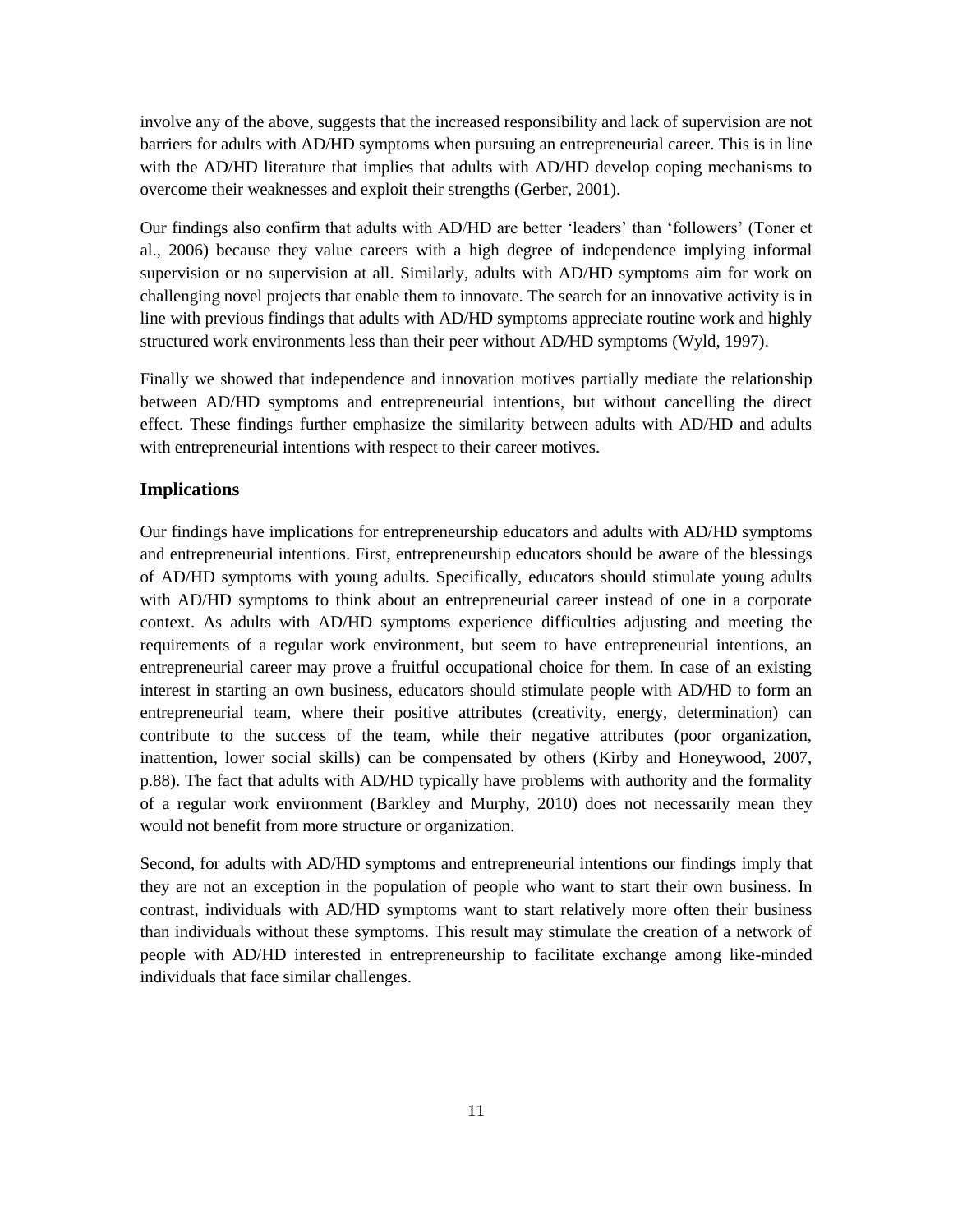#### **Limitations and future research**

Considering the high socio-economic costs of AD/HD but also the increased importance of entrepreneurship and innovation for modern society, the link between AD/HD symptoms and a potential entrepreneurial career poses important directions for further research.

First, more research is needed to assess the influence of AD/HD symptoms on entrepreneurial intentions, including non-student samples such as employed and unemployed people. A potential direction for research would also be to look at the entrepreneurial intentions of adults with AD/HD symptoms from a broader perspective, encompassing the formations of the intentions by accounting also for the perceived desirability and feasibility of an entrepreneurial career. Second, we analyze entrepreneurial intentions but do not investigate whether young adults with AD/HD symptoms actually start their own business more often than others. Hence, investigating actual start up behavior of adults with AD//HD symptoms would complement our study and allow for policy implications. Third, it would be interesting to investigate how entrepreneurs with AD/HD symptoms perform as compared to entrepreneurs without these symptoms. Besides higher entrepreneurial intentions, do adults with AD/HD also have the endurance to follow the ups and downs of the entrepreneurial journey in the long term? Finally, our study is based on self-reported survey data and may suffer from a common method bias. Using a longer version of the AD/DH screener questions would allow analyzing the influence of the separate components of AD/HD attention deficit, hyperactivity and impulsivity – on entrepreneurial intentions.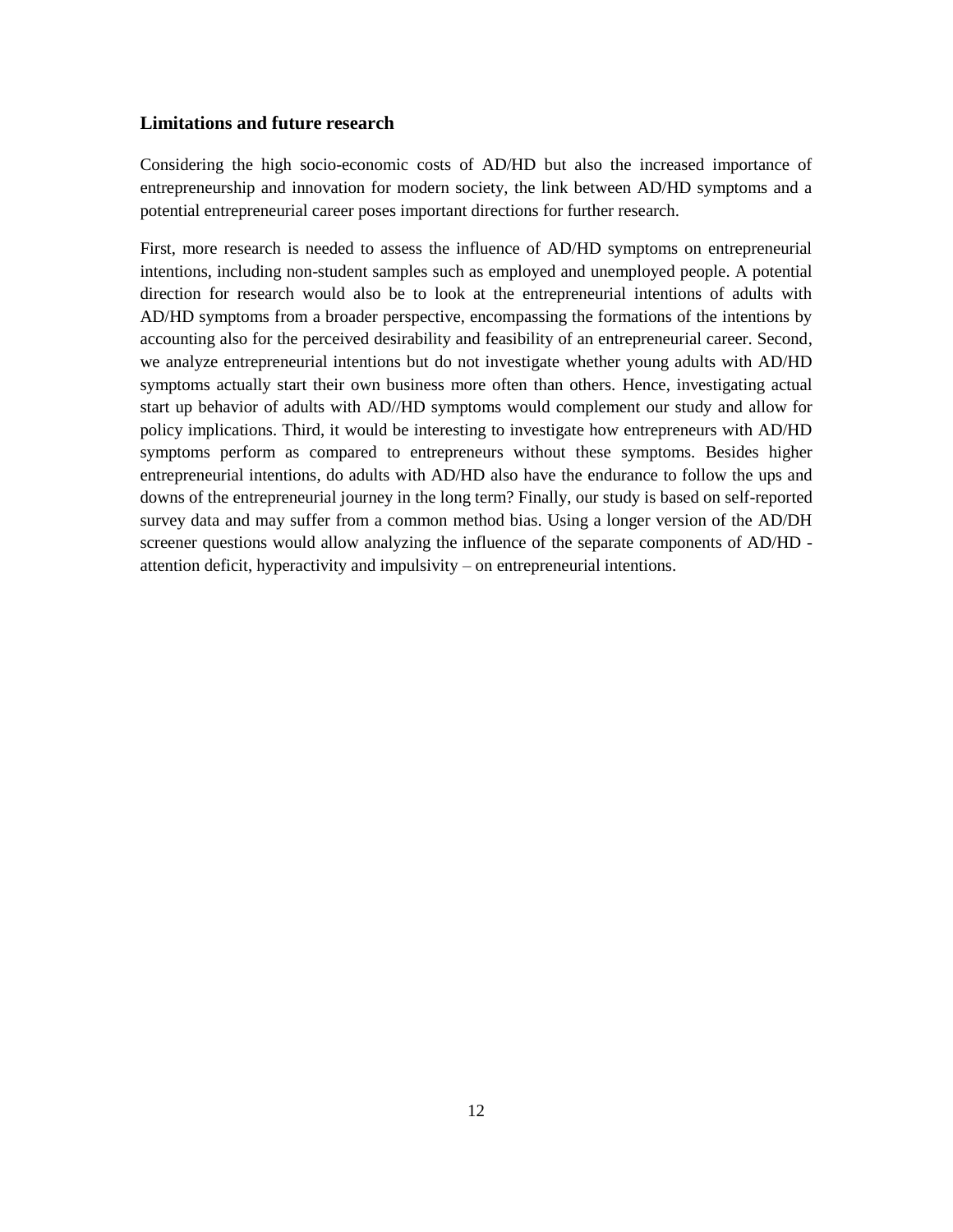#### **REFERENCES**

- Ajzen, I. (1991) The theory of planned behavior, *Organizational Behavior and Human Decision Processes*, 50 (2), 179-211.
- Amabile, T.M., Conti, R., Coon, H., Lazenby, J. and M. Herron (1996) Assessing the Work Environment for Creativity, *Academy of Management Journal* 39, 1154-84.
- American Psychiatric Association (2000) *Diagnostic and Statistical Manual of Mental Disorders: DSM-IV-TR*, 4<sup>th</sup> Edition, Text Revision, American Psychiatric Press: Washington D.C.
- Ardichvili, A., Cardozo, R. and S. Ray (2003) A theory of entrepreneurial opportunity identification and development, *Journal of Business Venturing* 18, 105-123.
- Barkley, R.A. (1997) Behavioral Inhibition, Sustained Attention, and Executive Functions" Constructing a Unifying Theory of AD/HD. *Psychological Bulletin*, 121(1):65-94
- Barkley, R. and K. Murphy (2010) Impairment in occupational functioning and adult AD/HD: The predictive utility of executive function (EF) ratings versus EF tests, *Archives of Clinical Neuropsychology* 25, 157-173.
- Baron, R.M., Kenny, D.A. (1986) The moderator mediator variable distinction in social psychological research: conceptual, strategic, and statistical considerations, *Journal of Personality and Social Psychology* 51(6), 421-444.
- Bechara, A., Damasio, H., Tranel, D. and A.R. Damasio (1997) Deciding advantageously before knowing the advantageous strategy, *Science* 272, 1293-1295.
- Birnbaum H., Kessler R., Lowe, S., Secnik, K., Greenberg P., Leong S., and Swensen, A. (2005) Costs of attention deficit-hyperactivity disorder (AD/HD) in the US: excess costs of persons with AD/HD and their family members in 2000, *Current Medical Research and Opinion,* 21, 195–206.
- Carland, J.W., Hoy, F., Boulton, W.R. and Carland, J.C. (1984) Differentiating entrepreneurs from small business owners: A conceptualization, *Academy of Management Review* 9 (2), 354-359.
- Carroll, C. and Ponterotto, J. (1998) Employment counseling for adults with Attention-Deficit / Hyperactivity Disorder: Issues without answers, *Journal of Employment Counseling* 35, 79-95.
- Carter, N.M., Gartner, W.B., Shaver, K.G. and E.J. Gatewood (2003) The career reasons of nascent entrepreneurs, *Journal of Business Venturing* 18, 13-39.
- Cassar, G. (2007) Money, money, money? A longitudinal investigation of entrepreneur career reasons, growth preferences and achieved growth, *Entrepreneurship & Regional Development* 19(1), 89-107.
- Douglas, E.J. and D.A. Shepherd (1999) Entrepreneurship as a utility maximizing response, *Journal of Business Venturing* 15, 231-251.
- Douglas, E.J. and D.A. Shepherd (2002) Self-employment as a career choice: Attitudes, entrepreneurial intentions, and utility maximization, *Entrepreneurship Theory and Practice*, Spring 2002, 81-90.
- Gerber, P. (2001) Employment of adults with learning disabilities and AD/HD: Reasons for success and implications for resilience, *The AD/HD Report*, 9(4) 1-5.
- Graaf, R. de, Kessler, R.C., Fayyad, J., ten Have, M., Alonso, J., Angermeyer, M., Borges, G., Demyttenaere, K., Gasquet, I., de Girolamo, G., Haro, J.M., Jin, R., Karam, E.G., Ormel,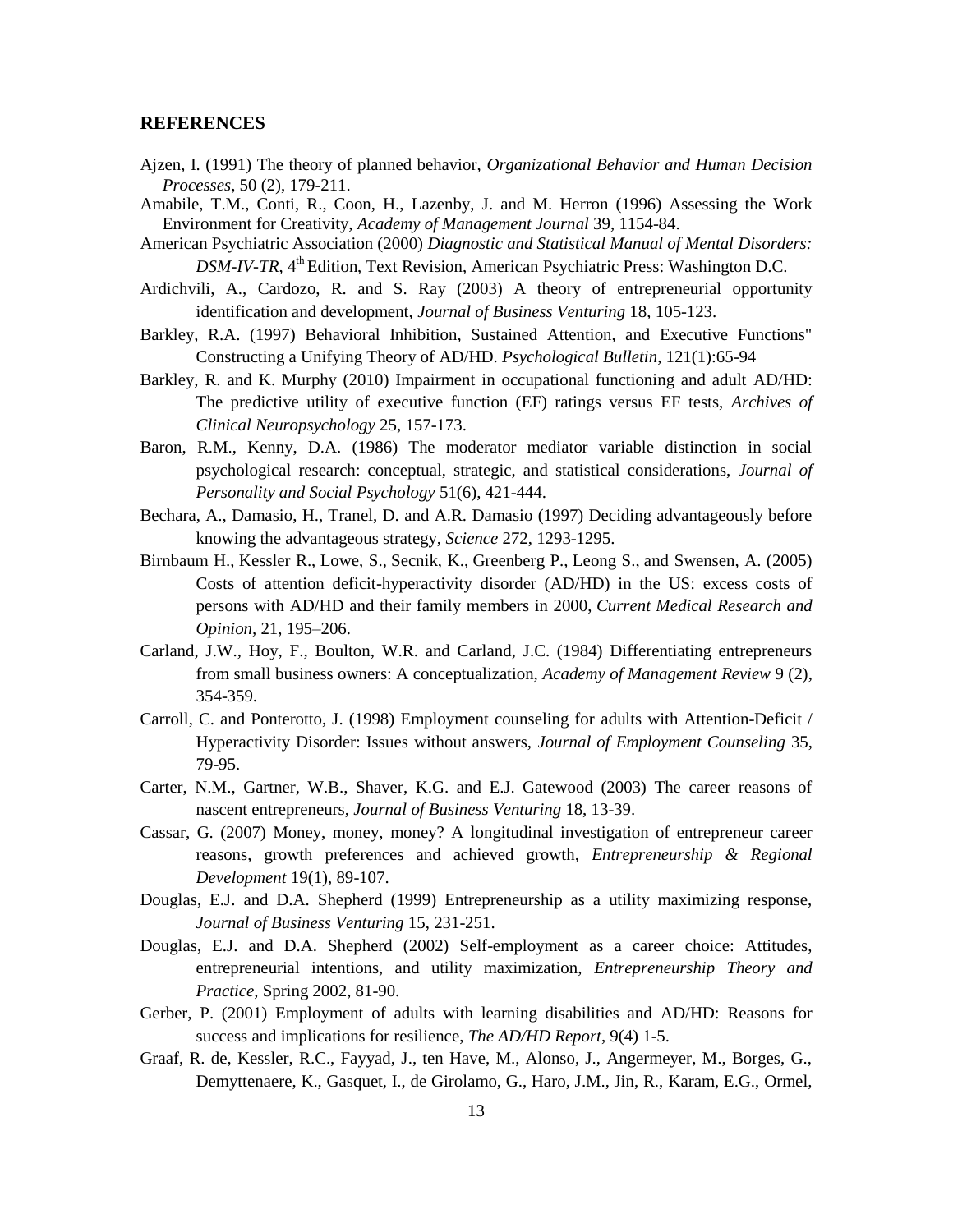J., Posada-Villa, J. (2008) The prevalence and effects of adult attention-deficit/ hyperactivity disorder (AD/HD) on the performance of workers: results from the WHO World Mental Health Survey Initiative. *Journal of Occupational and Environmental Medicine*, 65:835-842

- Gropper, R.J. and R. Tannock (2009) A pilot study of working memory and academic achievement in college students with AD/HD, *Journal of Attention Disorders* 12(6), 574- 581.
- Hartmann, T. (2002) *AD/HD Secrets of Success, Coaching Yourself to Fulfillment in the Business World*, New York: Select Books.
- Hesse, M. (2012) The ASRS-6 has two latent factors: Attention deficit and hyperactivity, *Journal of Attention Disorders*, forthcoming.
- Kenny, D.A., Kashy, D.A., Bolger, N. (1998) Data analysis in social psychology. In *The Handbook of Social Psychology* (4<sup>th</sup> edn), Gilbert, D.T., Fiske, S.T., Lindzey, G. (eds.), Oxford University Press: New York.
- Kessler, R.C., Adler, L.A., Gruber, M.J., Sarawate, C.A., Spencer, T. and D.L. van Brunt (2007) Validity of the World Health Organization Adult AD/HD Self-Report Scale (ASRS) in a representative sample of health plan members, *International Journal of Methods in Psychiatric Research* 16(2), 52-65.
- Kessler, R.C., Adler, L., Ames, M., Demler, O., Faraone, S., Hiripi, E.,m Howes, M.J., Jin, R., Secnik, K., Spencer, T., Ustun, T.B. and E.E. Walters (2005), The World Health Organization adult AD/HD self-report scale (ASRS): A short screening scale for use in the general population, *Psychological Medicine* 35, 245-256.
- Kirby, D.A. and D. Honeywood (2007) Graduate entrepreneurship, AD/HD and the creation of young entrepreneurs: Is there a need to rethink? *International Journal of Entrepreneurship Education* 5, 79-92.
- Kolvereid, L. (1996) Organizational employment versus selfemployment: Reasons for career choice intentions, *Entrepreneurship Theory and Practice* 20(3), 23–31.
- Kolvereid, L. and E. Isaksen (2006) New business start-up and subsequent entry into selfemployment, *Journal of Business Venturing* 21, 866-885.
- Krueger, N. (1993) Impact of prior entrepreneurial exposure on perceptions of new venture feasibility and desirability, *Entrepreneurship Theory and Practice* 18 (1), 5-21.
- Krueger, N. and A. Carsrud (1993) Entrepreneurial intentions: Applying the theory of planned behavior, *Entrepreneurship and Regional Development* 5, 315-330.
- Krueger, N., Reilly, M. and Carsrud, A. (2000) Competing models of entrepreneurial intentions, *Journal of Business Venturing* 15(5-6), 411-432.
- Mannuzza, S., Klein, R.G., Bessler, A., Malloy, P., LaPadula, M. (1993) Adult outcome of hyperactive boys: Education achievement, occupational rank, and psychiatric status, *Archives of General Psychiatry* 49: 565-576.
- Mannuzza, S., Klein, R. G., Bessler, A., Malloy, P. and M. la Padula, M. (1998). Adult psychiatric status of hyperactive boys grown up, *American Journal of Psychiatry*, 155, 493-498.
- Mäntylä, T., Still, J., Gullberg, S. and F. del Missier (2012), Decision making in adults with AD/HD, *Journal of Attention Disorders* 16(2), 164-173.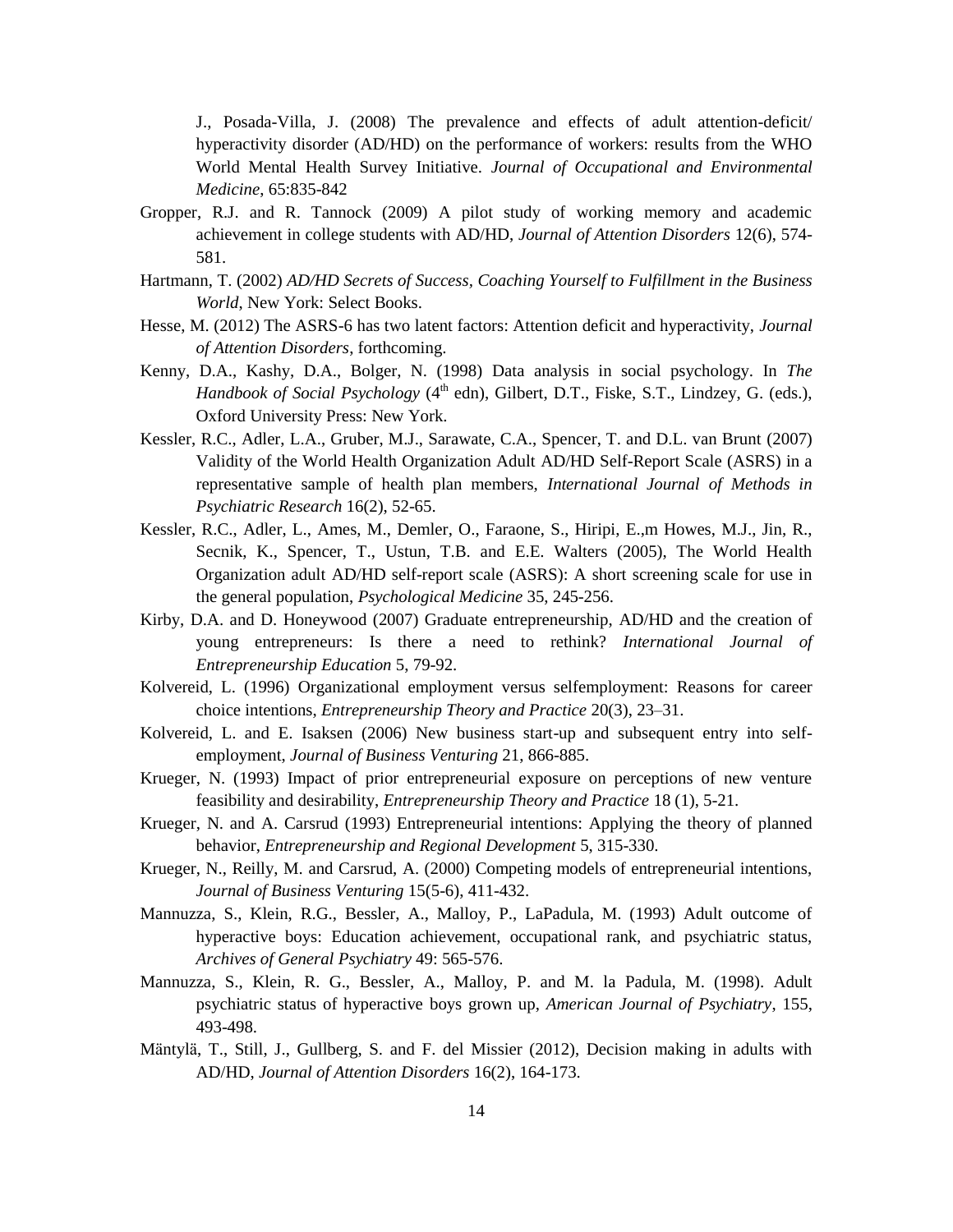- Matza, L., Paramore, C. and Prasad, M. (2005) A review of the economic burden of AD/HD, *Cost Effectiveness and Resource Allocation*, 3(5), 1-9.
- Matza, L.S., Brunt, D.L. van, Cates, C. and L.T. Murray (2011) Test-retest reliability of two patient-report measures for use in adults with AD/HD, *Journal of Attention Disorders* 15(7), 557-563.
- Nadeau, K.G. (2005). Career Choices and Workplace Challenges for Individuals with AD/HD. *Journal of Clinical Psychology: In Session*, 61: 549–563.
- Painter, C., Prevatt, F. and Welles, T. (2008) Career beliefs and job satisfaction in adults with symptoms of attention-deficit/hyperactivity disorder, *Journal of Employment Counseling* 45, 178-188.
- Robinson, P.B., Stimpson, D.V., Huefner, J.C. and H.K. Hunt (1991) An attitude approach to the prediction of entrepreneurship, *Entrepreneurship Theory and Practice*, summer, 13-31.
- Schumpeter, J. (1934) *The Theory of Economic Development*, Harvard University Press, Cambridge Mass. (First edition 1911).
- Schumpeter, J. (1939) *Business Cycles*, McGraw-Hill: New York/London.
- Shane, S., Kolvereid, L., and P. Westhead (1991) An exploratory examination of the reasons leading to new firm formation across country and gender, *Journal of Business Venturing* 6, 431-446.
- Shane, S., Locke, E.A. and C.J. Collins (2003) Entrepreneurial motivation, *Human Resource Management Review* 13, 257-279.
- Shapero, A. and L. Sokol (1982) Social dimensions of entrepreneurship, in Kent, C.A., Sexton, D.L. and K.H. Vesper (eds.), *Encyclopedia of Entrepreneurship*, Englewood Cliffs: Prentice Hall, 72-87.
- Sieger, P., Fueglistaller, U. & Zellweger, T. (2011). *Entrepreneurial Intentions and Activities of Students across the World, International Report of the GUESSS Project 2011*. St.Gallen: Swiss Research Institute of Small Business and Entrepreneurship at the University of St.Gallen (KMU-HSG).
- Toner, M., O'Donoghue, T., Houghton, S. (2006). Living in Chaos and Striving for Control: How adults with Attention Deficit Hyperactivity Disorder deal with their disorder. *International Journal of Disability, Development and Education*  53(2):247-261
- Toplak, M.E., Jain, U. and R. Tannock (2005) Executive and motivational processes in adolescents with Attention-Deficit-Hyperactivity-Disorder (AD/HD), *Behavioral and Brain Functions* 1(8), 1-12.
- Ward, T.B. (2004) Cognition, creativity, and entrepreneurship, *Journal of Business Venturing* 19, 173-188.
- Weiss, L. (1997) *ADD and Creativity*, Dallas: Taylor Publishing Company.
- Weiss, M. and C. Murray (2003) Assessment and management of attention-deficit hyperactivity disorder in adults, *CMAJ* 168, 715-722.
- White, H.A. and P. Shah (2011) Creative style and achievement in adults with attentiondeficit/hyperactivity disorder, *Personality and Individual Differences* 50, 673-677.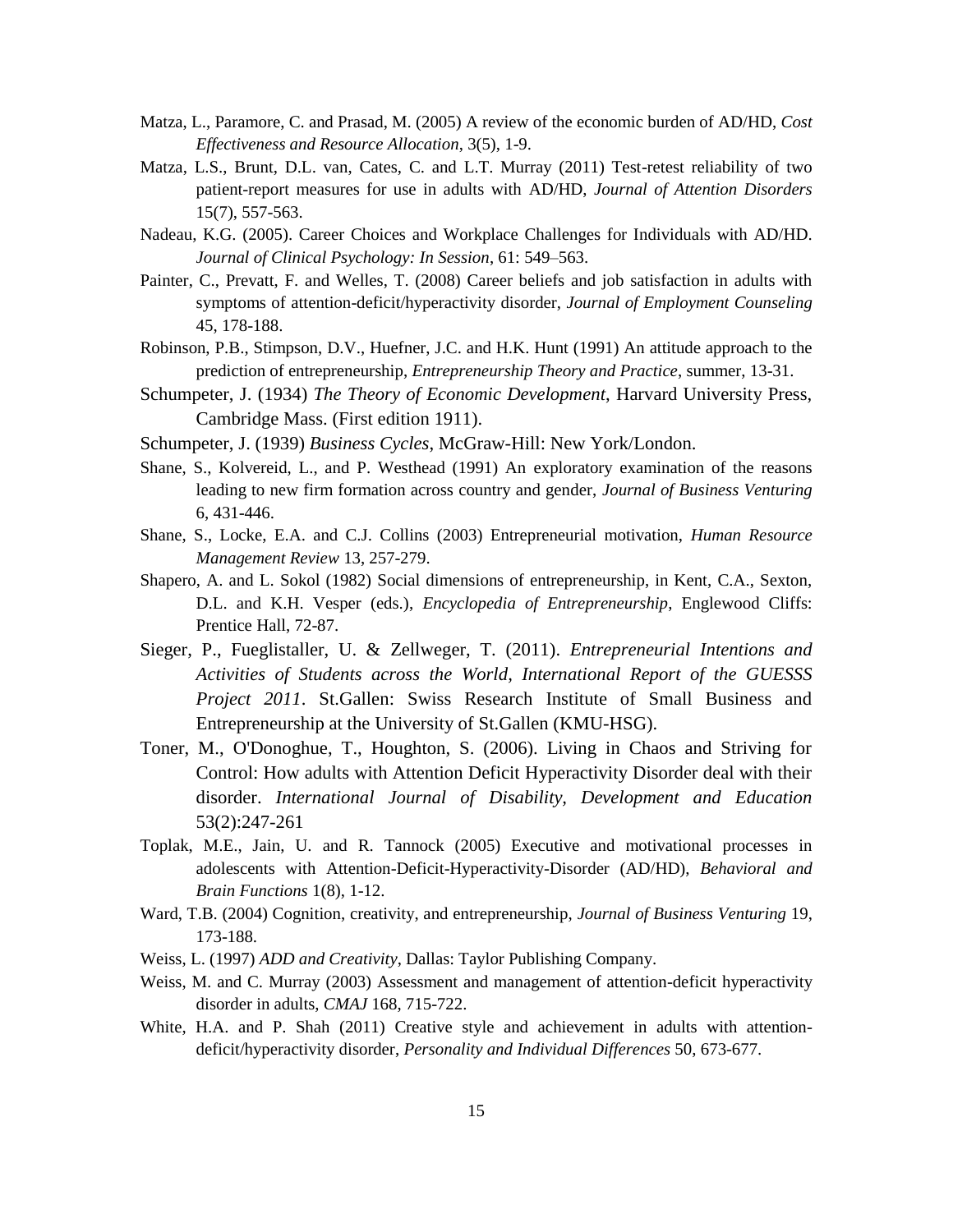- Wyld, D.C. (1997) Attention Deficit / Hyperactivity Disorder in adults: Will this be the greatest challenge for employment discrimination law? *Employee Responsibilities and Rights Journal* 10 (2), 103-125.
- Young, S. (2000) AD/HD children grown up: Am empirical review, *[Counseling Psychology](http://www.tandfonline.com/toc/ccpq20/13/2)  Quarterly* [13\(2\), 190-200.](http://www.tandfonline.com/toc/ccpq20/13/2)
- Young, S. (2005) Coping strategies used by adults with AD/HD, *Personality and Individual Differences* 38, 809-816.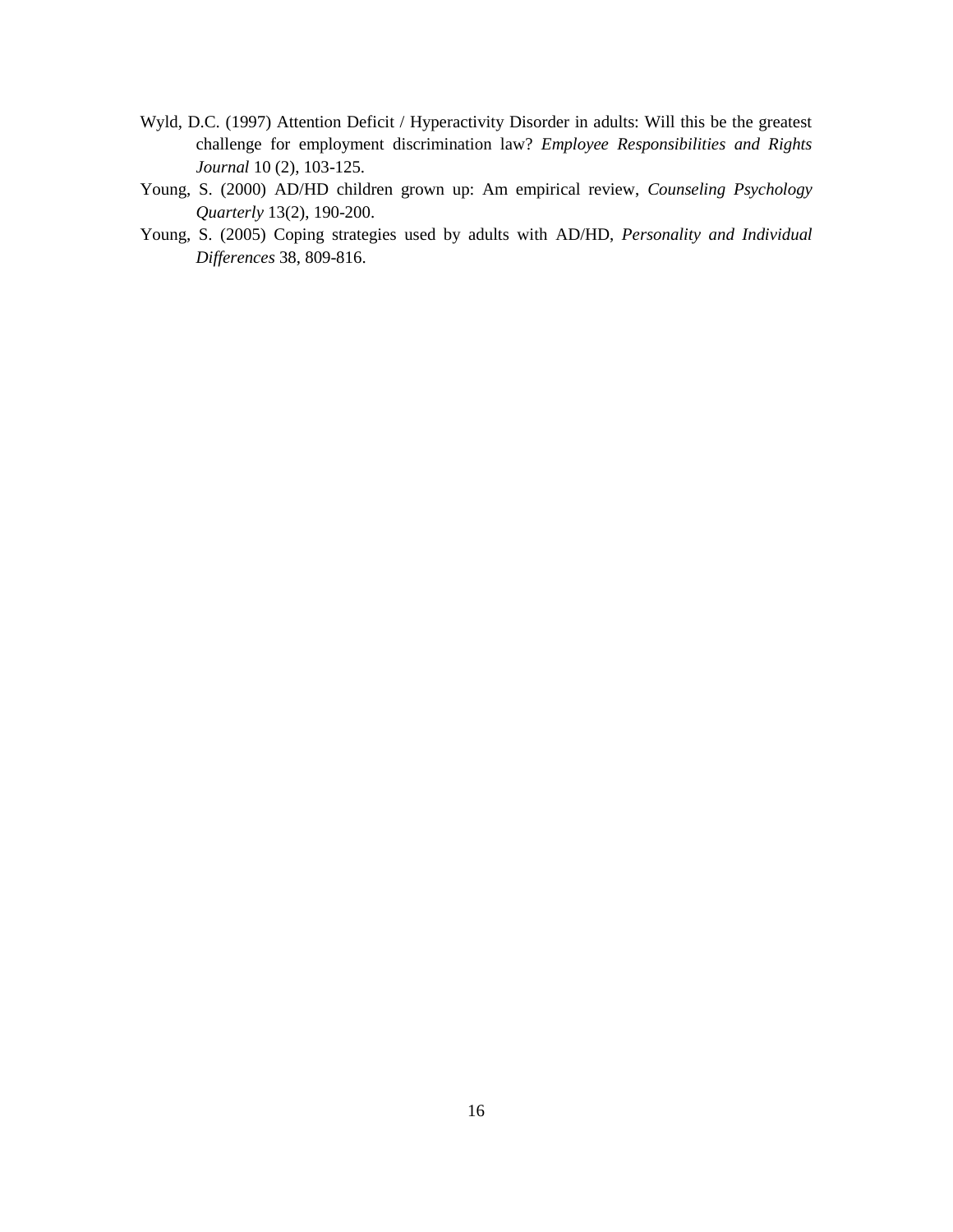**Table 1: Means, standard deviations and correlations See below**

| <b>INDEPENDENT VARIABLES</b>                    | MODEL M0           | <b>MODEL M1</b>    |  |  |  |  |
|-------------------------------------------------|--------------------|--------------------|--|--|--|--|
|                                                 | <b>COEFF. (SE)</b> | COEFF. (SE)        |  |  |  |  |
| AD/HD                                           | $\cdot$            | $0.15**$ (0.06)    |  |  |  |  |
| <b>CAREER MOTIVES</b>                           |                    |                    |  |  |  |  |
| Independence motive                             | $0.25**$ (0.04)    | $0.25**$ (0.04)    |  |  |  |  |
| Innovation motive                               | 0.05(0.03)         | 0.05(0.03)         |  |  |  |  |
| Self-realization motive                         | $-0.13**$ (0.05)   | $-0.13**$ (0.05)   |  |  |  |  |
| Financial success motive                        | $-0.17**$ (0.04)   | $-0.16**$ (0.04)   |  |  |  |  |
| Role model motive                               | $0.10**$ (0.03)    | $0.10**$ (0.03)    |  |  |  |  |
| Recognition motive                              | $-0.13**$ (0.03)   | $-0.13**$ (0.03)   |  |  |  |  |
| SOCIO-DEMOGRAPHICS                              |                    |                    |  |  |  |  |
| Female                                          | $-0.22**$ (0.07)   | $-0.20**$ (0.07)   |  |  |  |  |
| Student age (in years)                          | $0.02**$ (0.01)    | $0.02**$ (0.01)    |  |  |  |  |
| Single                                          | $-0.33*(0.14)$     | $-0.34*(0.14)$     |  |  |  |  |
| Self-employed parents                           | $0.30**$ (0.07)    | $0.30**$ (0.07)    |  |  |  |  |
| Nationality (5 dummies)                         | $p=0.340$          | $p=0.367$          |  |  |  |  |
| <b>ANTECEDENTS OF PLANNED BEHAVIOR</b>          |                    |                    |  |  |  |  |
| Attitude towards entrepreneurship               | $0.34**$ (0.04)    | $0.33**$ (0.04)    |  |  |  |  |
| Social norms                                    | $-0.018**$ (0.004) | $-0.018**$ (0.004) |  |  |  |  |
| Entrepreneurial self-efficacy (domain-specific) | $0.47**$ (0.06)    | $0.49**$ (0.06)    |  |  |  |  |
| Locus of control                                | $0.10*(0.05)$      | 0.07(0.05)         |  |  |  |  |
| <b>STUDY-RELATED</b>                            |                    |                    |  |  |  |  |
| Study grade                                     | $-0.11*(0.05)$     | $-0.10*(0.05)$     |  |  |  |  |
| Study field (14 dummies)                        | p<0.001            | p<0.001            |  |  |  |  |
| Study level (4 dummies)                         | $p=0.483$          | p=0.481            |  |  |  |  |
| Educational institution (21 dummies)            | p<0.001            | p<0.001            |  |  |  |  |
|                                                 |                    |                    |  |  |  |  |
| Constant                                        | $-5.06**$ (0.58)   | $-5.55**$ (0.61)   |  |  |  |  |
|                                                 |                    |                    |  |  |  |  |
| N observations                                  | 12,863             | 12,863             |  |  |  |  |
| Log pseudolikelihood value                      | $-3464.56$         | $-3460.73$         |  |  |  |  |
| Pseudo-R <sup>2</sup>                           | 0.153              | 0.154              |  |  |  |  |

# **Table 2: Effect of AD/HD symptoms on entrepreneurial intentions†**

<sup>†</sup>Notes: SE = robust standard errors; \*\* p<0.01, \* p<0.05; dependent variables: entrepreneurial intentions (dummy variable); regression model: logistic regression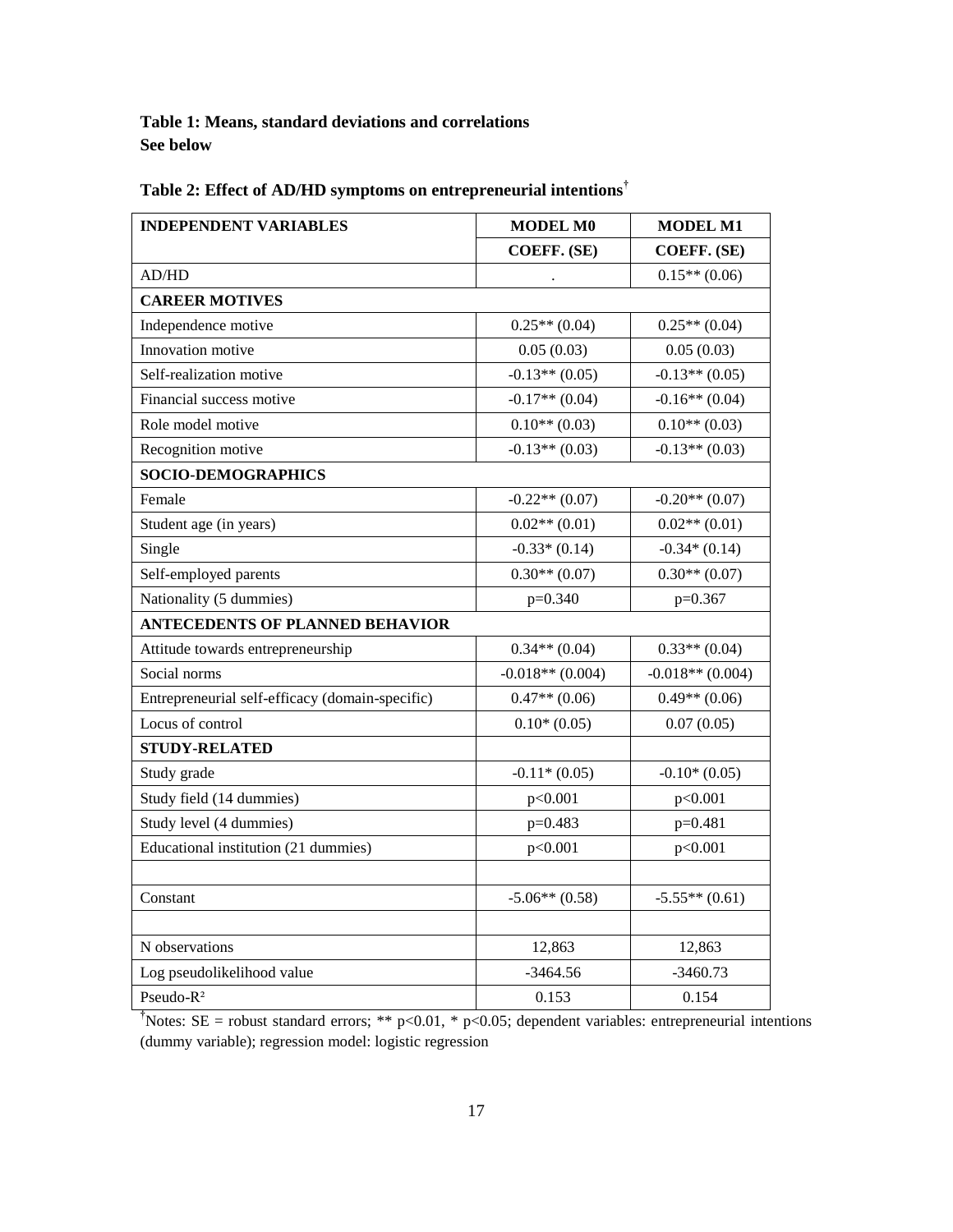| <b>INDEPENDENT VARIABLES</b> | <b>MODEL M1</b><br>Entrepreneurial<br>intentions | <b>MODEL M2</b><br>Independence<br>Motive | <b>MODEL M3</b><br>Innovation<br>motive | <b>MODEL M4</b><br>Entrepreneurial<br>intentions | <b>MODEL M5</b><br>Entrepreneurial<br>intentions |  |  |
|------------------------------|--------------------------------------------------|-------------------------------------------|-----------------------------------------|--------------------------------------------------|--------------------------------------------------|--|--|
|                              | <b>COEFF. (SE)</b>                               | COEFF. (SE)                               | COEFF. (SE)                             | <b>COEFF. (SE)</b>                               | COEFF. (SE)                                      |  |  |
| AD/HD                        | $0.175**$ (0.055)                                | $0.077**$ (0.015)                         | $0.128**$ (0.020)                       | $0.156**$ (0.055)                                | $0.170**$ (0.055)                                |  |  |
| <b>MEDIATING VARIABLES</b>   |                                                  |                                           |                                         |                                                  |                                                  |  |  |
| Independence motive          |                                                  |                                           |                                         | $0.251*(0.035)$                                  |                                                  |  |  |
| Innovation motive            |                                                  |                                           |                                         |                                                  | $0.052*(0.026)$                                  |  |  |
| <b>CONTROLS</b>              | Included,<br>p<0.001                             | Included,<br>p<0.001                      | Included,<br>p<0.001                    | Included,<br>p<0.001                             | Included,<br>p<0.001                             |  |  |
| N observations               | 12,863                                           | 12,863                                    | 12,863                                  | 12,863                                           | 12,863                                           |  |  |
| Likelihood-ratio test        | p<0.001                                          |                                           |                                         | p<0.001                                          | p<0.001                                          |  |  |
| F test                       |                                                  | p<0.001                                   | p<0.001                                 |                                                  |                                                  |  |  |
| Log pseudolikelihood value   | $-3,488.49$                                      |                                           |                                         | $-3,462.25$                                      | $-3,486.40$                                      |  |  |
| Pseudo- $R^2$                | 0.148                                            |                                           |                                         | 0.154                                            | 0.148                                            |  |  |

# **Table 3: Mediation analysis†**

**†**Notes: SE=robust standard errors; \*\* p<0.01, \* p<0.05; regression model: logistic regression